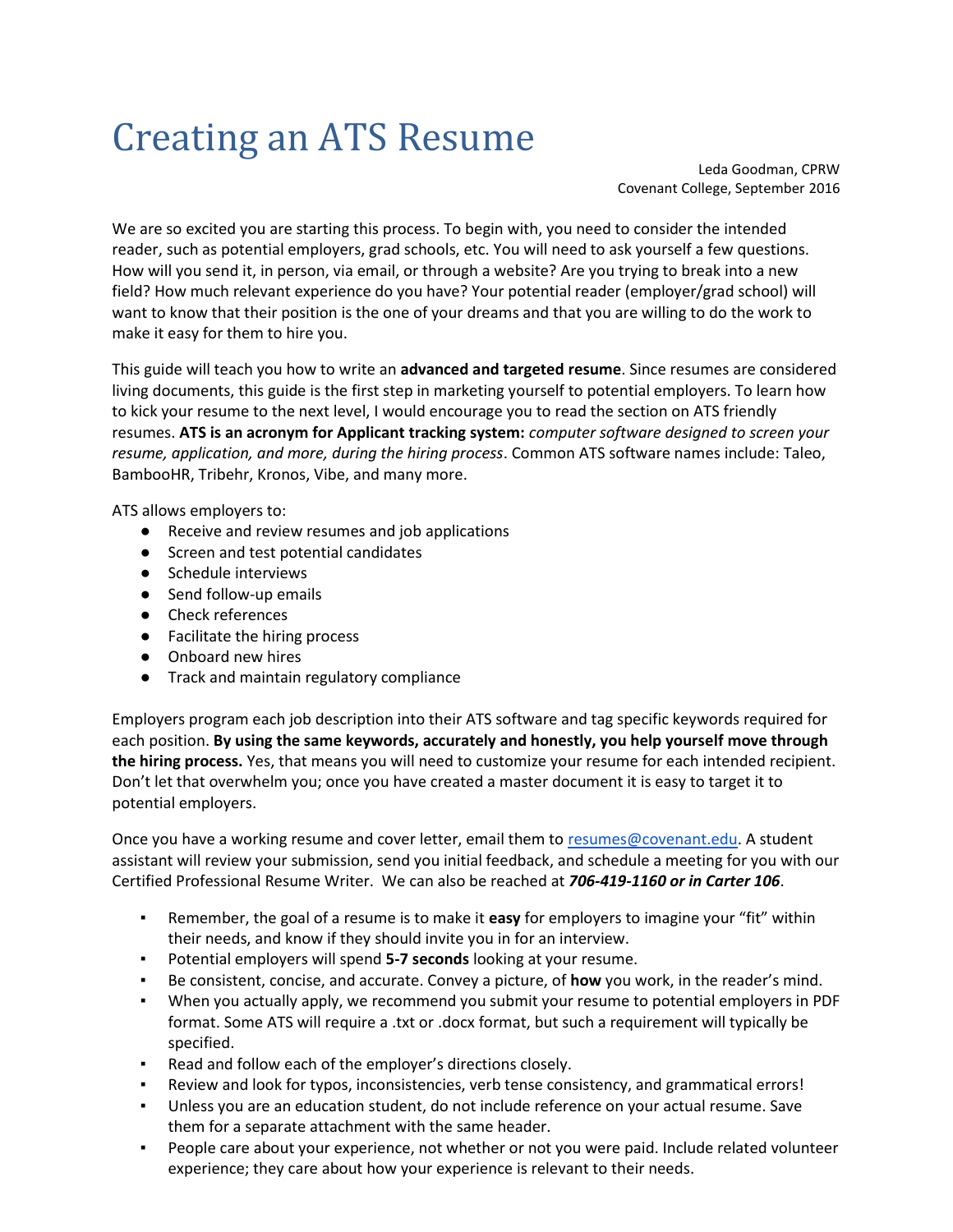▪ Access our Cover Letter Guide to learn more about writing effective supporting documentation that builds a bridge with potential employers and graduate schools.

# **ATS Friendly Template Insert your header with contact information**

Boxes will be removed on your final version!

#### **Pick one: Objective (a statement) / Profile Summary (descriptors)**

Your concise and targeted objective here. See the **Your Professional Objective** section for guidelines.

#### **Pick one (Skills Related to a Specific Position): Qualifications or Profile Summary**

*Incorporate keywords from the job description and show your relationship to them. This will illustrate what you have to offer to the specific position. These statements can be centered with dividers (***–** *or |) or bulleted.*

#### **Education**

**Bachelor of Arts, Insert your major here***,* Expected Graduation: Month 20XX

#### **Minor: Subject**

Covenant College, Lookout Mountain, GA

GPA: x.x/4.0; Dean's List: Fall 20xx, Spring 20xx

Self-funded approximately 40% of tuition and college expenses (\*do not state this if percentage is less than 40%) Bachelor's Thesis: Insert Sip Title

(\*Once you are out of school and working, the education section will move to the bottom of your resume.)

Relevant Coursework: Only list classes if they directly apply to your objective. **(separate with ; or – or |)**

#### **Relevant Coursework (example below)**

Computer Programming Methodology – Advanced Programming Methodology – Computer Organization – Discrete Structures in Computing – Data Structures and Algorithms – Computer Information and Security – Operating Systems – Ethics in Computing – Cryptography – Networking

#### **Presentations**

Cochran, Diana and Wiersema, Anna. *Fostering Spiritual Development Through Entering Unamuno's "San Manuel Bueno, Martir."* North American Christian Foreign Language Association Conference. Point Loma Nazarene University. 28 March 2009.

Wiersema, Anna. *Langue et identité dans la littérature maghrebine*. Senior Integration Paper Presentation. Covenant College. April 2012.

#### **Related Experience**

#### **Job Title,** Month Year - Month Year

ORGANIZATION, City, ST

- Do not simply list job tasks or job description. Instead, focus on specific transferrable skills, knowledge gained, quantifiable results, and accomplishments. **USE KEYWORDS.**
- Start with an action verb and retire it, using it only once per document; write bullets in past tense
- Keep punctuation consistent
- 3-5 bullets maximum

#### **Departmental Intern,** May 2009 - August 2009 (seasonal)

ORGANIZATION, City, ST

- Everything listed is in support of written or invisible objective statement
- NO first person language allowed
- Don't tell them, show them how you have accomplished work and met goals that are relevant to this position

#### **Appropriate Section Header (such as: Community Service)**

**Title or Role**, Organization, Location, Consistent Time Frame Format **Vice President**, Campus Stewardship Committee, Covenant College, August 2009 - Present **Regular Contributor**, Student Newspaper – The Bagpipe, Covenant College, April 2009 - Present

#### **Other Appropriate Section Header**

**Volunteer**, Widows' Harvest International, Chattanooga, TN, Month Year - Month Year **Senior High Youth Leader**, Some Church, City, ST, June 2008 - May 2009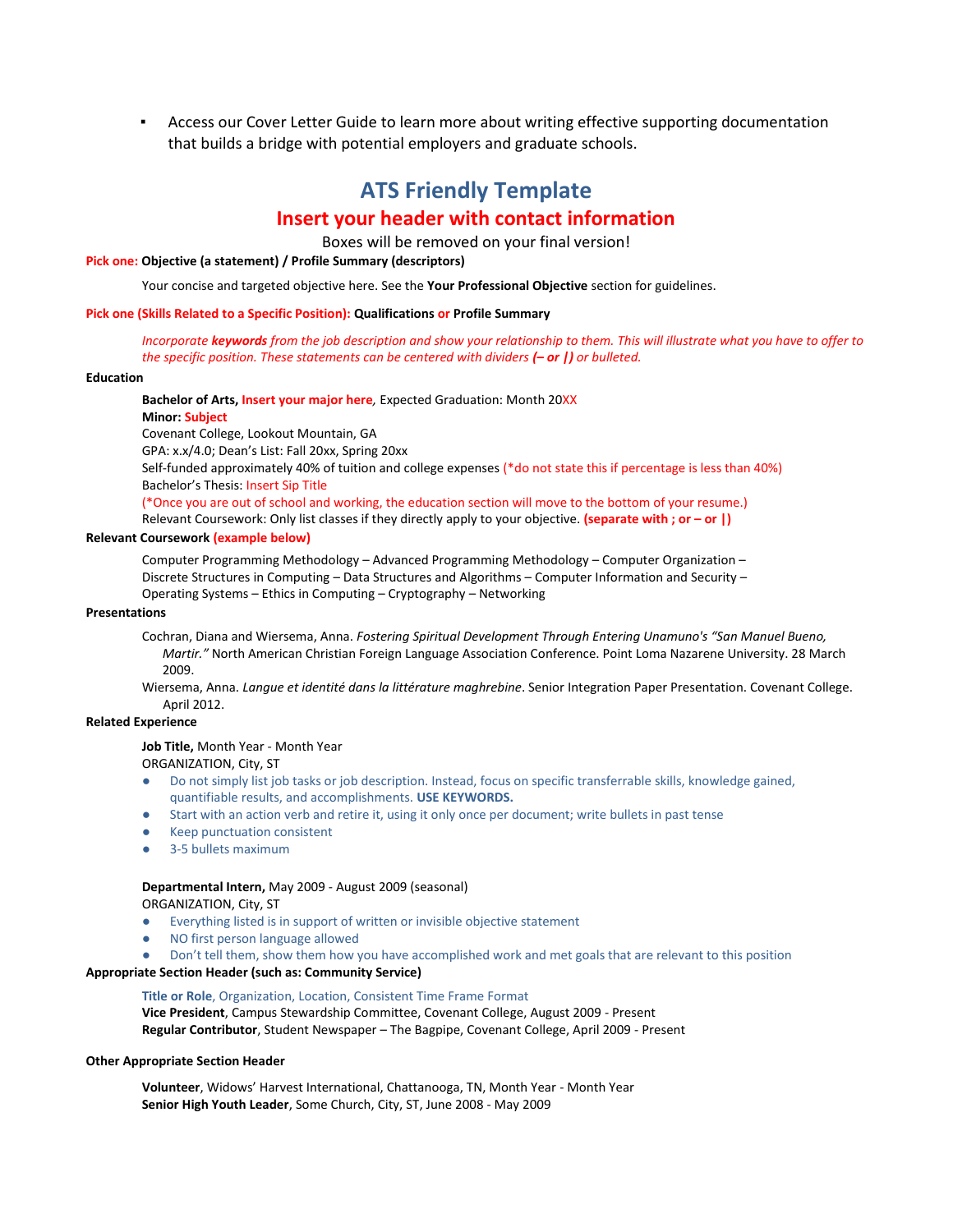# **Highlights of an ATS-Friendly Resume**

*Please note: These were already incorporated into the guided template on the previous page.*

- 1. The best place to start is with keywords. **It is critical that you identify the keywords** necessary for each position you are applying for. We suggest that you print the job description and **underline the keywords** you think they are looking for, that also apply to you. **Try to integrate their lingo and keywords into your documents, but only if they are consistent with your experience and what you have to offer.**
- 2. Design your resume for both the human eye and the computer to read.
- 3. DO NOT USE: italics or underlines, graphics or logos, charts or graphs, tables or columns; or fancy bullets.
- 4. DO USE: Capitals, Small Capitals, Bold.
- 5. Instead of using columns, create lists in a single word string, with an "em dash" or vertical line to separate info that would have been in columns, examples of both "–" and "|" :
	- Accounts Payable General Ledger Reconciliation

Community Development | Intercultural Experience

- 6. Use only standard fonts:
	- 1. Serif: Times New Roman, Cambria, Garamond, Georgia, or Palatino Linotype
	- 2. San-serif: Calibri, Arial, Arial Narrow, Tahoma, Trebuchet, or Verdana
- 7. Use common section headings

# **Summaries and Qualifications**

If your experience is foundational and you are trying to break into a new field, or you don't have relevant experience, you may still need a written objective. However, in an ATS resume, your objective is typically invisible, meaning that everything supports your objective, but you spend more time writing other sections that highlight your skills, qualifications, and experience relevant to the position for which you are applying. Headers are completely customizable and should orient the reader to the information they will read. **See examples below:**

# **(Descriptor format #1)**

International Basketball Coach | Strength & Conditioning Coach | NCCAA Division 1 Basketball Scholar-Athlete Phi Beta Kappa Honor Society Member | Selected to the National Association of Basketball Coaches Honors Court

# **(Descriptor format #2)**

INFORMATION TECHNOLOGY STUDENT – TRAINED IN CYBER SECURITY – PROGRAMMER Java – HTML – CSS – JavaScript – AJAX – PHP – Python – Assembly

# **(Profile/Summary, or Qualifications formats)**

#### **PROFILE**

- Elementary teacher available for full-time hire July 2015
- Interested in contributing to school community by serving as an extra-curricular leader
- Comfortable using technology to make instruction more interactive and engaging
- Certified to teach in Georgia
- Willing to attain Tennessee Teacher Certification

# **QUALIFICATIONS**

- Advanced knowledge in biological and chemical fields of science
- Speaks fluent Spanish and enjoys interacting with people from various cultures
- Experience using Microsoft Excel to generate reports; Self-taught HTML and Javascript
- Possesses solid organizational, interpersonal, and management skills
- Formally trained in music for over ten years

#### **(Objective statement format)**

To secure a copywriter and proofreader position at True North where I can collaborate with others to create effective and consistent copy.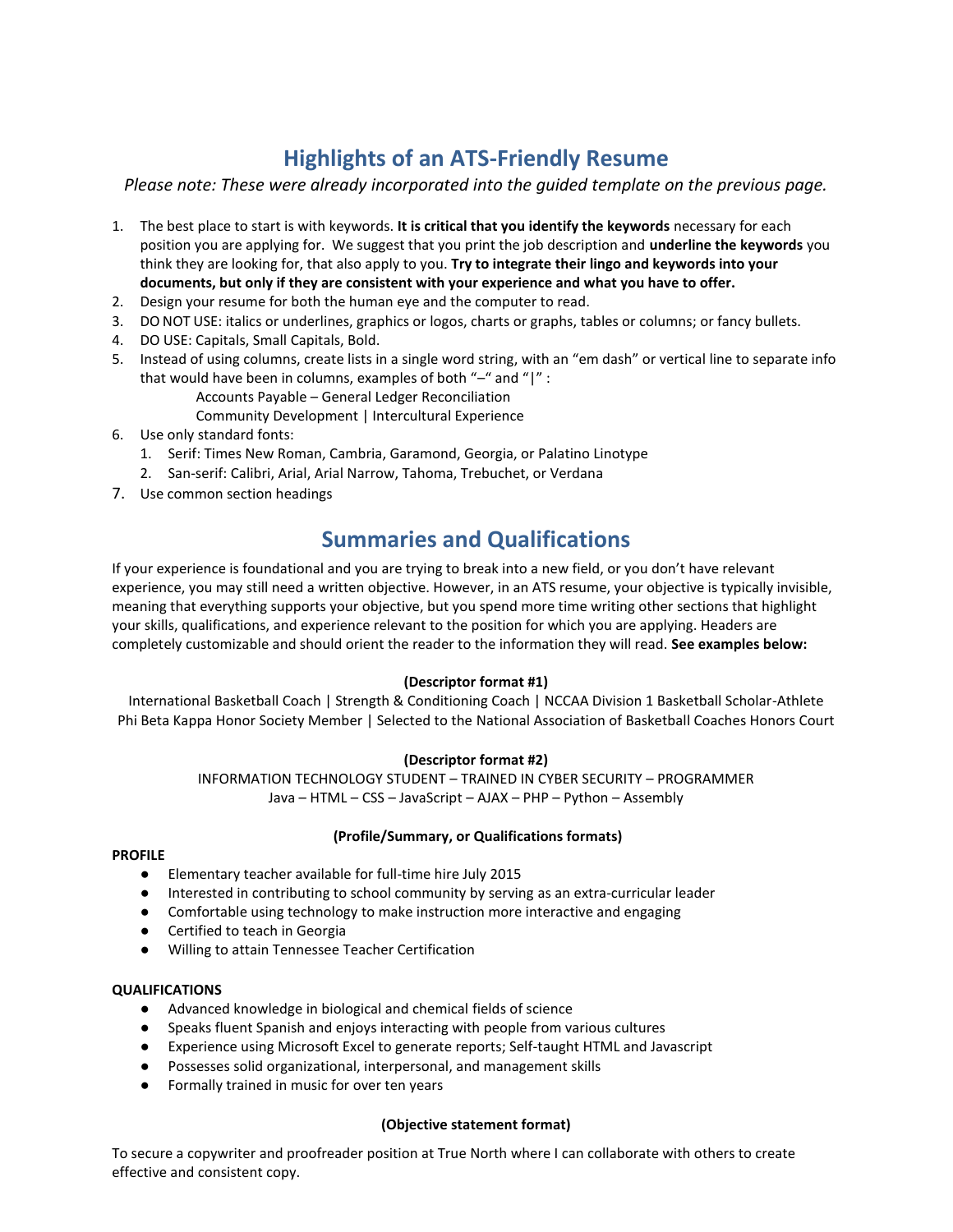# **Extra Help and Examples**

Note: There are various ways to make text stand out: **Bold**, ALL CAPITALS, and SMALL CAPTIALS. Some examples are shown below, in the left hand column. Whichever one you choose, it should be consistent throughout your document. **Do not use color, unless you are a graphic designer or artist.** *Note: the examples below are listed in a Non-ATS format, but they could easily be incorporated into the ATS format by placing the header on a line above the section.*

# **(Related Work Experience)**

**Arts Editor of Student Newspaper**, January 2011-Present **(This example directly correlates to the objective listed above.)**

Covenant College, Lookout Mountain, GA

- Worked as part of the editing team to prepare content within weekly deadlines
- Applied newspaper style guide to maintain a consistent stylistic voice
- Mentored student contributors to constructively critique and improve their submissions

# **(Work Experience)**

# **Resident Assistant,** August 2009-May 2010

COVENANT COLLEGE, Lookout Mountain, GA

- Responsible for enforcing school policies and ensuring good condition of facilities
- Cooperated with staff members to organize events and foster community among residents

# **(Credentialing)**

Education Teacher Proficiency Assessment (EdTPA) Participant Passed the GACE assessment on a Professional Level Completed the Georgia Ethics Program and Test Eligible for Georgia Certification; Anticipated in July 20xx

# **(Publications)**

Sealy DP, Pekarek L, Russ D, Sealy CD, Goforth G. Vital Signs and demographics in the Preparticipation Sports Exam: Do They Help Us Find the Elusive Athlete at Risk for Sudden Cardiac Death? Cur Spor Med Rep, 6:9 Nov/Dec 2010, pg338-341.

# **(Psychology Research)**

*Research Assistant/Intern*, June 2010- July 2010

HARVEY A. FRIEDMAN CENTER FOR AGING, Washington University, St. Louis, MO

- Researched articles related to neuropsychology, the brain, and aging; Submitted findings for review
- Utilized SPSS and Sigma Plot
- Interacted with human research subjects from scheduling and completing informed consent documentation to administering individual research tests and recording results
- Delivered a presentation on research data analysis, *Age Effects on Spatial Navigation Strategies: Pilot Data*; Successfully identified and addressed issues related to ongoing study

*Operant Conditioning Experiment*, August 2008-December 2008

GENERAL PSYCHOLOGY DEPARTMENT, Covenant College, Lookout Mountain, GA

Completed Skinner Box Operant Conditioning (positive reinforcement and extinction)

# **Section Headers**

Remember, it is typically to your advantage to limit your resume to one page; however, there are times when it is necessary to venture onto a second page. When you do that, you will need to include a minimized version of your header on the second page.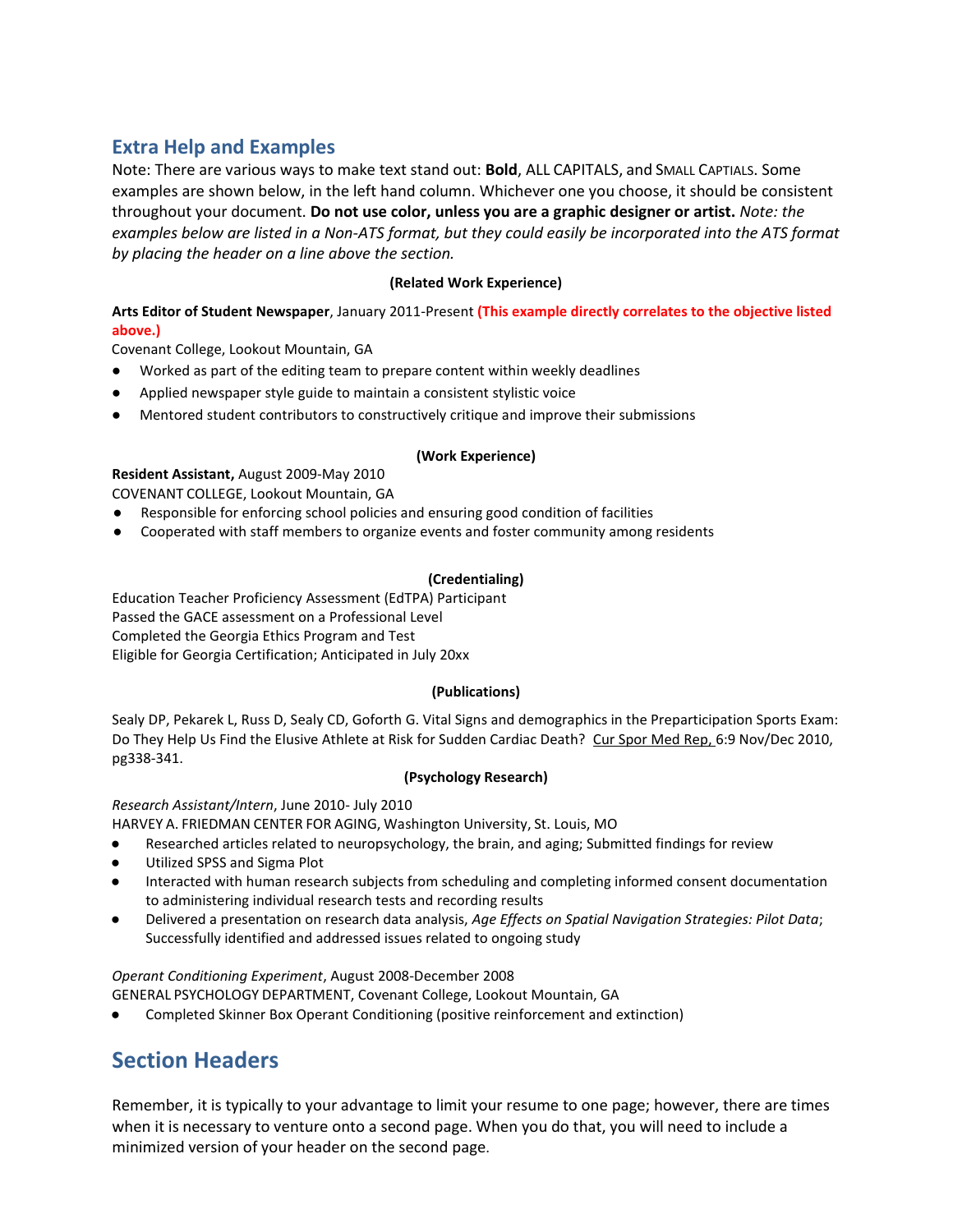The headers you use for each section are largely customizable. In addition to Education, Experience (Related or other) and something such as Qualifications or Profile, there are many other headers you may want to consider adding if they are relevant to your experience. Typical ATS headers might include:

SUMMARY OR PROFILE | RELEVANT EXPERIENCE AND/OR WORK EXPERIENCE | CERTIFICATIONS EXTRACURRICULAR ACTIVITIES | COMMUNITY INVOLVEMENT | PUBLICATIONS OR PRESENTATIONS TECHNICAL SKILLS OR LANGUAGES | EDUCATION OR EDUCATIONAL TRAINING

|                                                        | <b>Musician or Theatre</b>            |                                                  |
|--------------------------------------------------------|---------------------------------------|--------------------------------------------------|
| <b>General Headers</b>                                 | <b>Specific</b>                       | <b>Artist Specific</b>                           |
| <b>Contact Information</b>                             | Performances                          | Education                                        |
| <b>Objective (optional)</b>                            | Roles                                 | Exhibitions (solo, two-person, group)            |
| <b>Education</b>                                       | Nominations and<br>Recognitions       | Selected Exhibitions/Screenings/<br>Performances |
| <b>Relevant Experience</b>                             | Instruments or Voice Type             | Commissions                                      |
| <b>Research Experience</b>                             | Major/Principal Teachers              | Installations                                    |
| <b>Teaching Experience</b>                             | <b>Master Classes</b>                 | <b>Curatorial Projects</b>                       |
| Relevant Coursework (can include CEUs)                 | Compositions                          | <b>Collaborative Projects</b>                    |
| Honors/Achievements/Awards                             | Recordings and Broadcast              | Collections                                      |
| Thesis/Dissertation Abstract                           | Recitals/Conducting                   | Bibliography                                     |
| <b>Research Interests</b>                              | Orchestra, Solos, Chamber             | <b>Print Media</b>                               |
| Publications                                           | Study Abroad                          | Radio/Television (other media)                   |
| <b>Presentations</b>                                   | Freelance                             | Website                                          |
| Professional Associations or Memberships               | Tours                                 | <b>Blogs</b>                                     |
| Specialized Skills (computer software or<br>equipment) | Competitions                          | Teaching or related experience                   |
| <b>Leadership Activities</b>                           | Affiliations and Memberships Lectures |                                                  |
| Languages                                              | Language proficiency                  | <b>Gallery Affiliations</b>                      |
| <b>Community Service</b>                               | <b>Community Service</b>              | <b>Client List</b>                               |
| Citizenship status (if an issue)                       |                                       |                                                  |
| Other Interests                                        |                                       |                                                  |
| Other Experience                                       |                                       |                                                  |

Achievements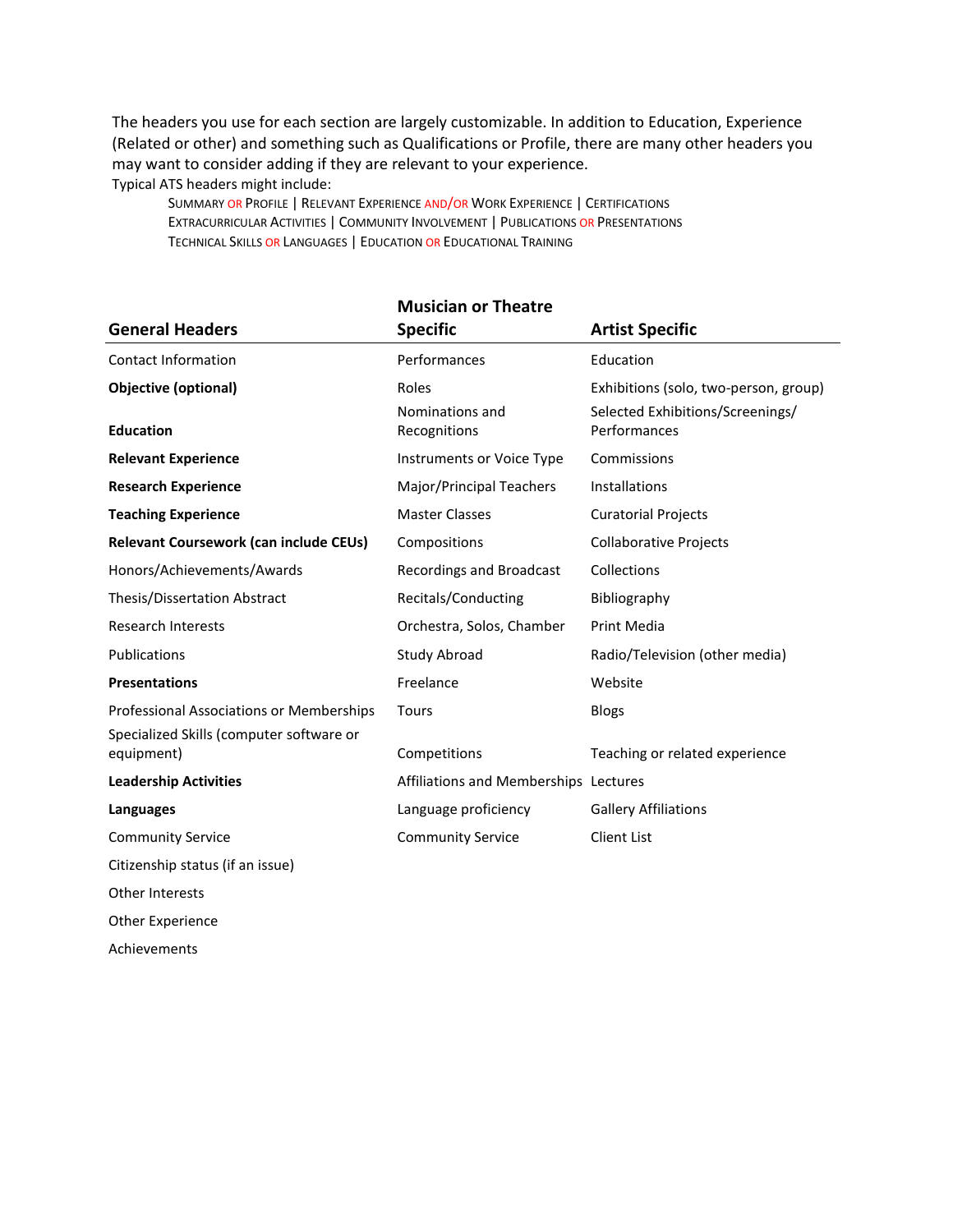absorbed accelerated accommodated accomplished accounted for achieved acquired acted adapted addressed adhered adjusted administered advanced advertised advised advocated affirmed alerted alleviated amended analyzed answered anticipated applied appointed appraised approved arbitrated articulated ascertained aspired assembled assessed assigned assimilated assisted assured attended audited authored awarded **B** balanced began benchmarked benefited built **C** calculated cared for catalogued collaborated communicated compiled complemented completed

complied composed concentrated conceptualized condensed conducted connected conserved considered consolidated constructed consulted contacted continued contracted contributed controlled cooperated coordinated corresponded counseled created critiqued cultivated customized **D** decreased dedicated delegated delivered described designated designed developed differentiated directed drafted **E** edited educated effected eliminated enabled encouraged equipped established estimated evaluated examined exceeded executed exercised exhibited expanded expedited experienced experimented

# explained explored expressed extended extracted **F** facilitated factored familiarized fielded focused founded fulfilled functioned as **G** gained generated guided **H** handled headed held helped hired honed hosted **I** identified implemented improved improvised increased influenced informed installed integrated interacted interpreted invented inventoried invested investigated invigorated invited involved isolated issued itemized **J** joined judged justified **L** launched learned lectured led

lessened leveraged licensed lifted limited linked liquidated listened litigated loaded logged **M** made maintained managed mandated maneuvered manipulated manufactured mapped marked marketed mastered maximized measured mediated memorized mentored merged merited met minimized mobilized modeled moderated modified molded monopolized motivated mounted moved multiplied **N** named narrated navigated negotiated netted neutralized nominated normalized notified nurtured **O** observed obtained optimized

**Power Words**

ordered organized oriented originated oversaw owned **P** participated partnered passed perceived perfected performed persuaded photographed pinpointed planned prepared presented preserved prevented prioritized processed procured progressed projected promoted proofread provided publicized purchased pursued **Q** qualified quantified **R** raised ranked rated reached received recognized recorded recruited reduced registered regulated reinforced reported represented requested researched restored retained retrieved reviewed revised

**S** scheduled screened secured selected served simplified solved spearheaded specialized specified spoke sponsored standardized streamlined strengthened structured studied submitted succeeded summarized supervised supplied supported surpassed systemized **T** targeted taught trained transitioned translated traveled treated tutored **U** updated upgraded utilized **V** validated verified visualized volunteered **W** wrote